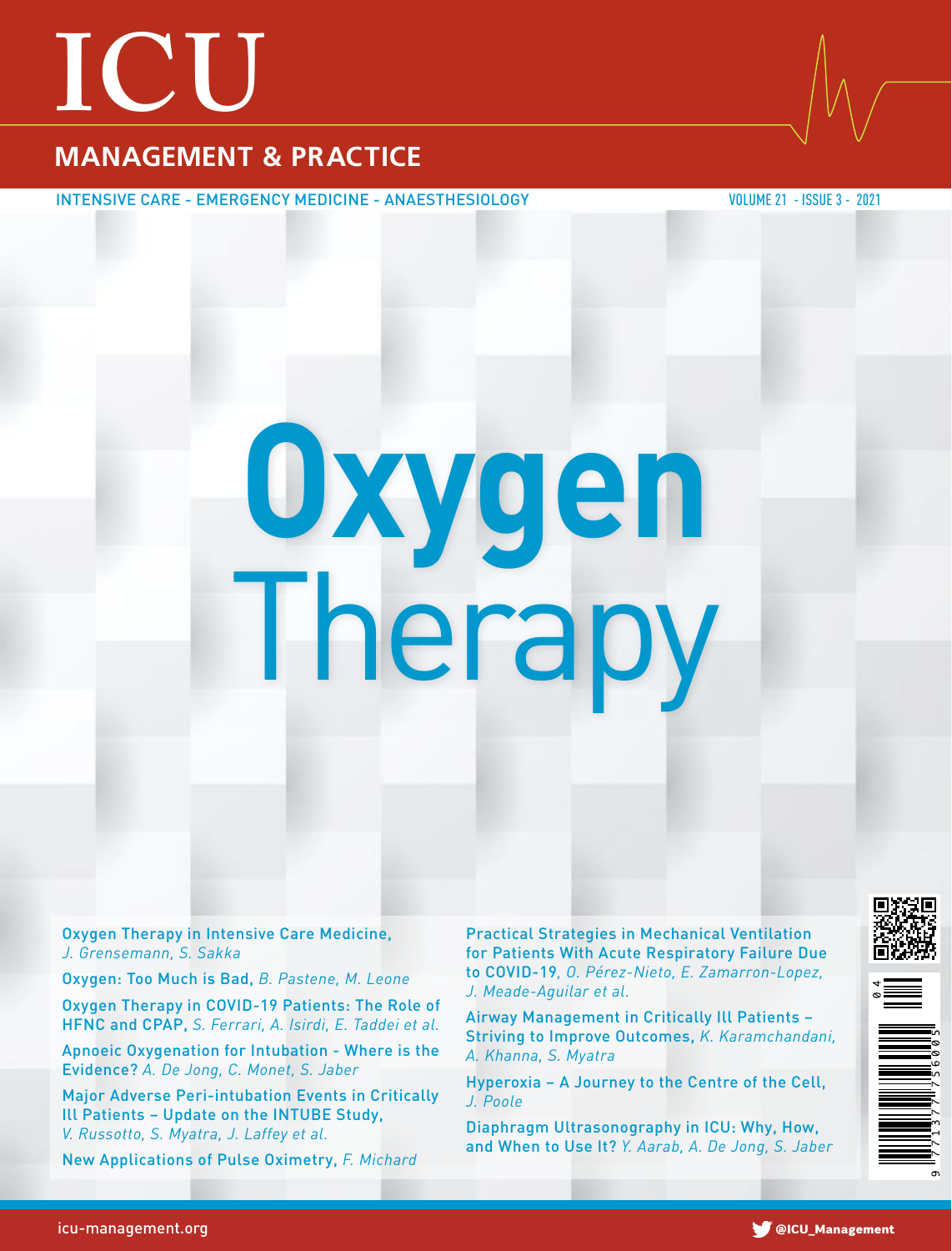

#### **[Kunal Karamchan-](https://healthmanagement.org/icu/viewProfile/124458/Kunal_Karamchandani) [dani](https://healthmanagement.org/icu/viewProfile/124458/Kunal_Karamchandani)**

Associate Professor Anaesthesiology and Critical Care Department of Anaesthesiology and Pain Medicine UT Southwestern Medical Centre Dallas, Texas

**[kunal.karamchandani@](mailto:kunal.karamchandani%40utsouthwestern.edu?subject=) [utsouthwestern.edu](mailto:kunal.karamchandani%40utsouthwestern.edu?subject=)**

 **[KunalKaramchan2](https://twitter.com/kunalkaramchan2)**



#### **[Ashish K. Khanna](https://healthmanagement.org/icu/viewProfile/119037/Ashish_Khanna)**

Associate Professor & Vice-Chair for Research Department of Anaesthesiology Section on Critical Care Medicine Wake Forest School of Medicine Winston-Salem North Carolina & Outcomes Research Consortium Cleveland, Ohio

**[akhanna@wakehealth.edu](mailto:akhanna%40wakehealth.edu?subject=)**

 **[KhannaAshishCCM](https://twitter.com/KhannaAshishCCM)**



#### **[Sheila Myatra](https://healthmanagement.org/icu/viewProfile/3814/Sheila_Myatra)**  Professor

Department of Anaesthesia, Critical Care and Pain Tata Memorial Hospital Homi-Bhabha National Institute Mumbai, India

**[sheila150@hotmail.com](mailto:sheila150%40hotmail.com?subject=)  [SheilaMyatra](https://twitter.com/SheilaMyatra)**

#### **Introduction**

Airway management including tracheal intubation (TI) is a common and integral part of the care provided to critically ill patients. Critically ill patients have minimal physiological reserves, leading to a physiologically difficult airway and predisposing them to an increased risk of complications. Furthermore, anatomic and logistical difficulties with airway management are also very common in these situations. In a recent prospective observational study evaluating intubation practices in critically ill patients across 29 countries, adverse events occurred after intubation in 45.2% of patients, including cardiovascular instabil-

### Airway Management in Critically Ill Patients – Striving to Improve Outcomes

Tracheal intubation in critically ill patients requires planning, preparation and optimisation of patient's physiology prior to the procedure. Reducing repeated attempts at tracheal intubation, improving peri-intubation oxygenation, and haemodynamic optimisation, are some of the steps that can reduce the antecedent morbidity and mortality.

ity in 42.6%, severe hypoxaemia in 9.3%, and cardiac arrest in 3.1% (Russotto et al. 2021). This baseline physiologic risk is often further exaggerated when more than one attempt at tracheal intubation is required (De Jong et al. 2020a). Therefore, the goal of tracheal intubation in the critically ill patients is to have a first pass success without adverse events. A recent prospective observational study in 1513 emergency tracheal intubations showed that first pass success without adverse events was reduced to a similar extent in patients with anatomically and physiologically difficult airways, highlighting the importance of physiological optimisation along with the use of strategies and tools to overcome anatomical difficulty (Pacheco et al. 2021).

#### **Challenges Associated with Airway Management in Critically Ill Patients**

#### **Anatomic challenges**

The incidence of an anatomically difficult airway in ICU patients has been estimated to be around 10% (Griesdale et al. 2008; Jaber et al. 2006; Schwartz et al. 1995). Patients who might have been intubated with ease in the operating rooms (ORs) tend to be harder to intubate in the ICU with antecedent complications (Taboada et al. 2018). Furthermore, airway assessment in such scenarios can be sub-optimal;

there may not be enough time to perform an airway assessment, or the patient may not cooperate for an airway exam.

#### **Physiologic challenges**

An airway is considered physiologically difficult when the physiologic derangements place the patient at a higher risk of cardiovascular collapse with intubation and conversion to positive pressure ventilation (Mosier et al. 2015). Critically ill patients often have conditions such as hypoxaemia, hypotension, severe metabolic acidosis and right ventricular dysfunction, that predispose them to a physiologically difficult airway. **Table 1** lists some of the causes of physiologic challenges that providers might face in these circumstances as well as strategies to prevent associated complications.

#### **Logistical challenges**

Along with the anatomic and physiologic challenges, it is also important to take into account the situational or logistical challenges that accompany airway management in the ICU. These situationally difficult airways can arise due to infrastructure, personnel and/or equipment related concerns. Space and lighting limitations and poor access to the patient's head are some of the infrastructure related issues that exist. Personnel related limitations pose significant challenges as the airway team may be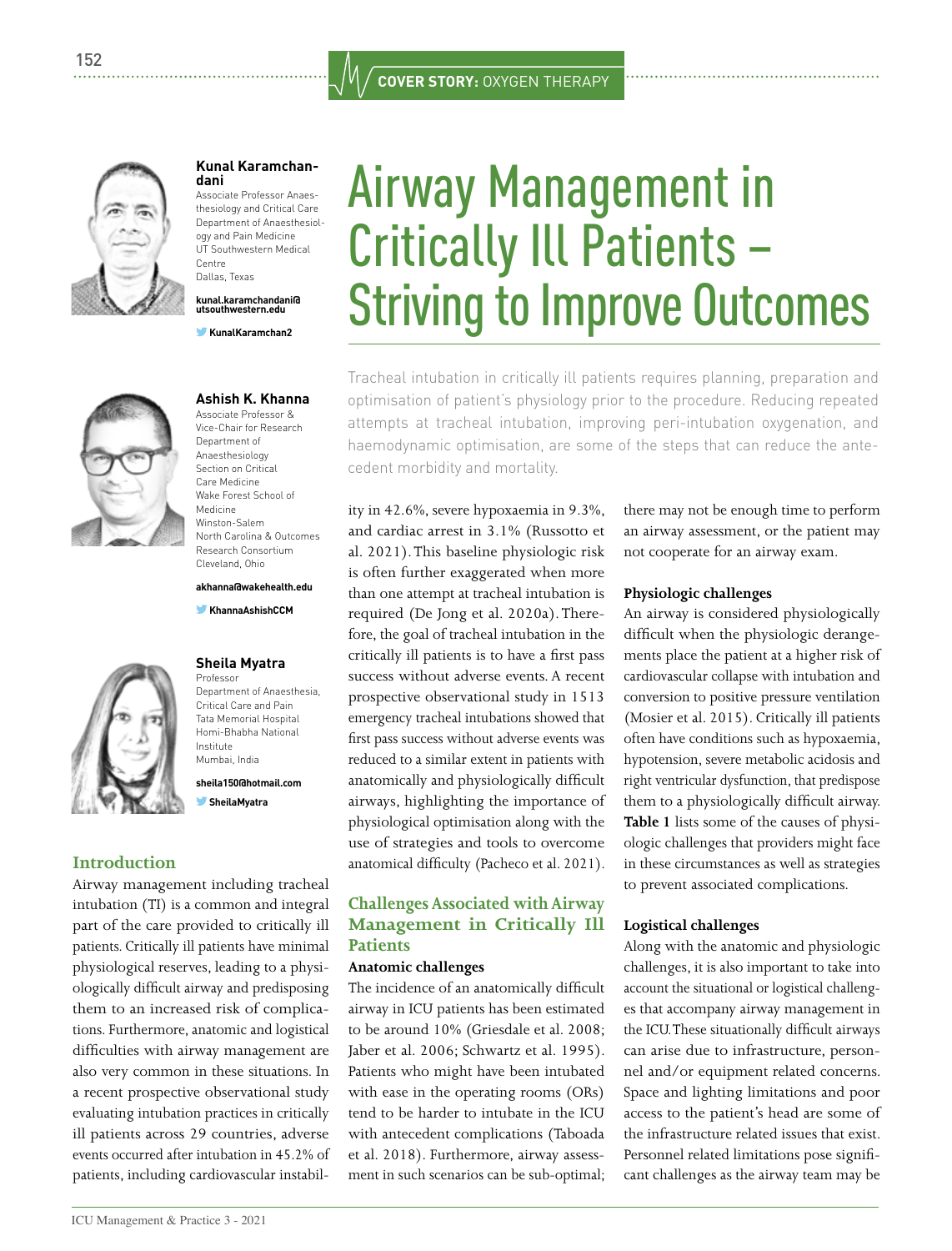| Condition                     | <b>Strategies to prevent complications</b>                                                                                                                                                                                            |
|-------------------------------|---------------------------------------------------------------------------------------------------------------------------------------------------------------------------------------------------------------------------------------|
| Hypoxia                       | • Preoxygenation with HFNO or NIV<br>• Apnoeic oxygenation with HFNO                                                                                                                                                                  |
| Hypotension                   | • Pre-procedure POCUS exam to assess cardiac<br>and volume status<br>· Prophylactic use of fluids and/or vasopres-<br>sors/inotropes<br>• Avoid propofol for induction                                                                |
| Severe metabolic acidosis     | • Consider awake intubation<br>· Optimise minute ventilation                                                                                                                                                                          |
| Right ventricular dysfunction | • Use POCUS to evaluate for RV systolic function<br>· Evaluate for fluid and vasopressor tolerance<br>· Reduce RV afterload in fluid-intolerant patients<br>· Consider pre-intubation diuresis in patients<br>with RV volume overload |
| Full stomach/significant GERD | • Awake intubation or RSI<br>• Consider sitting up position                                                                                                                                                                           |
| Neurologic injury/raised ICP  | • Avoid blood pressure fluctuations<br>· Avoid hypercarbia                                                                                                                                                                            |
| Anterior mediastinal mass     | · Preserve spontaneous ventilation<br>• Consider awake intubation                                                                                                                                                                     |

**Table 1.** Physiologic challenges associated with emergency tracheal intubation in critically ill patients

working at the bedside with members that are inexperienced and often times, expert help may not be readily available. Similarly, appropriate airway equipment and drugs may not be available in all situations and circumstances.

#### **Planning and Preparation**

Considering the high rates of complications associated with tracheal intubation in critically ill patients, adequate preparation during the peri-intubation period is essential. After assessing for potential anatomic, physiologic, or situational challenges that may be present, preparation and optimisation of the patient as well as the team is important. Ensuring availability of necessary equipment and personnel, maximising preoxygenation, and haemodynamic optimisation can prevent complications. Whenever feasible, a thorough discussion with the patient (or their surrogate) on the acceptance of intubation and mechanical ventilation should be held.

#### **Clinical history and examination**

A thorough review of the patient's medical record for clinical history, relevant laboratory investigations and imaging reports along with a focused physical exam is vital in tailoring the approach to airway management including the choice of drugs, to avoid associated complications. Bedside point of care ultrasound (POCUS) exam may be very helpful, not only to help assess the haemodynamic status of the patient,

but also to assess for increased aspiration risk. The protocolised use of a handheld POCUS device can improve the accuracy of diagnosis and outcomes in patients with acute respiratory or circulatory failure (Zieleskiewicz et al. 2021), and its utility in ICU airway management needs further evaluation.

#### **Airway assessment**

Identifying a potentially difficult airway is crucial; however, current bedside screening tests are limited by their poor sensitivity and specificity (Shiga et al. 2005). A history of difficulty with airway management described by the patient or documented in the patients' medical record is important. Similarly, the time of last oral intake, contraindications to use succinylcholine or other drugs, drug allergies, history of sleep apnoea, presence of dentures, etc. is important to assess. Amongst the bedside airway assessment tests, the upper lip bite test has the highest sensitivity (Roth et al. 2018), and the combination of mallampati (MP) score and thyromental distance (TMD) provides the most accuracy at predicting difficult intubation (Shiga et al. 2005). Many of these methods are often not feasible in this setting where the patient may be uncooperative, sedated, agitated, unstable or delirious (Levitan et al. 2004). Automated face-analysis approach to predict a difficult airway may help overcome some of these limitations, though further studies are needed to validate this approach before it becomes part of routine assessment (Cuendet et al. 2016).

While recognising the anatomically difficult airway is one part of the preintubation assessment, the anticipation of physiologic challenges prior to airway management is equally important. The MACOCHA score (**M**allampati score III or IV, sleep **A**pnoea syndrome, decreased **C**ervical mobility, mouth **O**pening <3cm, **Coma defined by a Glasgow score <8, severe H**ypoxaemia, and if the practitioner is not an **A**naesthetist) that combines anatomic,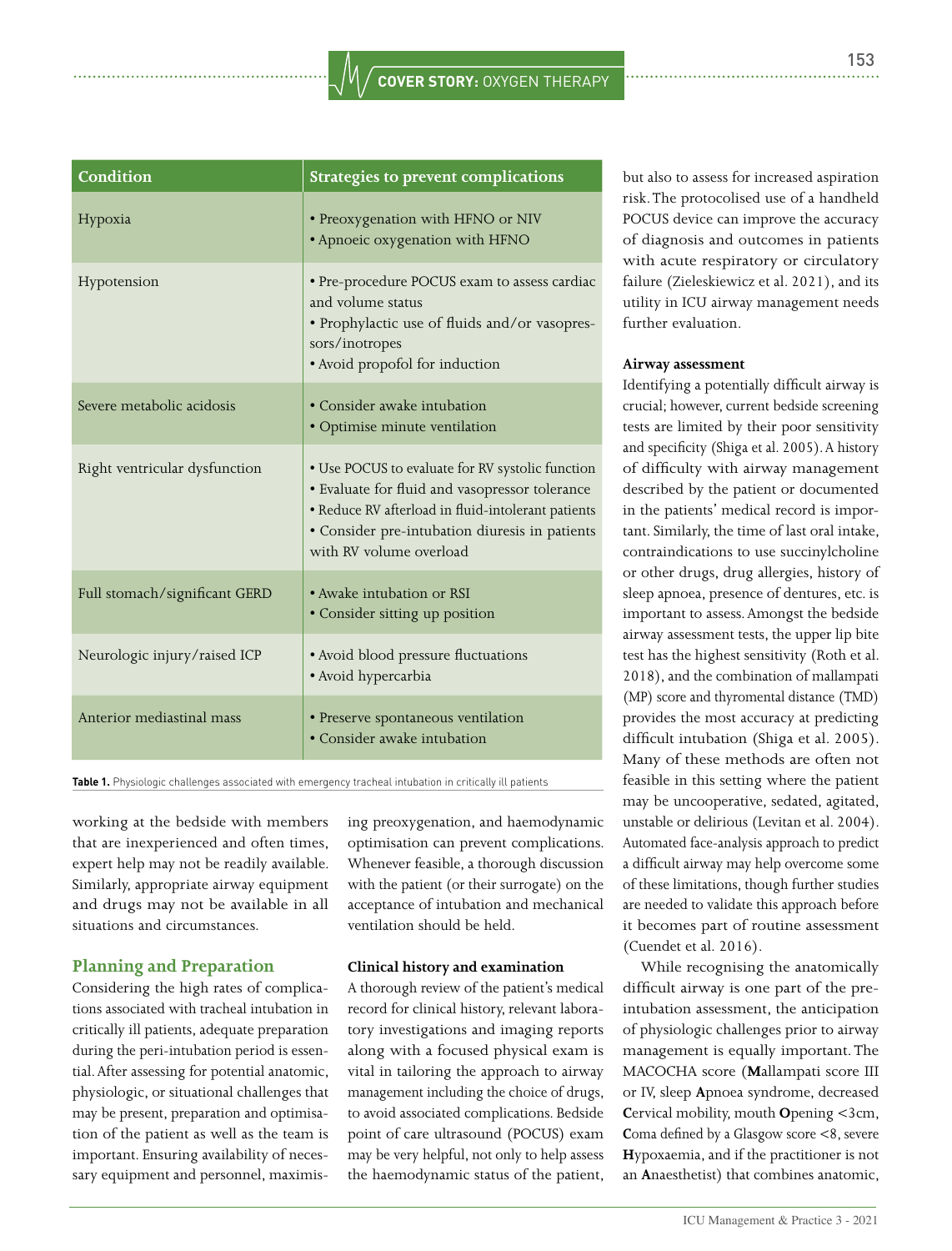physiologic, and operator characteristics is simple to perform, may be more suitable for use in critically ill patients and was recently validated in a multicentre study (De Jong et al. 2013).

#### **Equipment and personnel**

Considering the unpredictability associated with these situations, we suggest preparing for airway management in a way that assumes that every step might fail. The patient should be appropriately monitored and continuous  $\text{EtCO}_2$  monitoring should be utilised. It is reasonable to make the monitors, especially pulse-oximetry loud and audible to everyone in the room. Next, it is important to ensure that necessary equipment is on hand and functional. A cart with all of the necessary supplies to facilitate tracheal intubation, rescue oxygenation and haemodynamic support is essential to avoid the need for securing essential equipment at the last minute. If deemed necessary and time permitting, a flexible intubation scope should be brought to the bedside to assist in intubation. Considering that blood and vomitus in the airway are common in this situation and may predict a difficult airway (Gaither et al. 2014), availability of functioning high-efficiency suction devices should be ensured.

Tracheal intubation is an aerosol generating procedure and can impact the transmission of respiratory virus illnesses such as COVID-19 (Brown et al. 2020). Hence, as recommended by national organisations, providers involved with TI in patients with or suspected to have a respiratory viral illness should adhere to full contact and airborne personal protective equipment (Cook et al. 2020). Also, in such circumstances, intubation should be performed in an airborne infection isolation room by an experienced provider, with additional help available outside the room.

Elucidating the skill level of available staff and establishing clear roles and responsibilities of the team members before proceeding for TI is essential. Closed-loop

and clear communication among the team members about the airway concerns, airway plan, backup plan etc. is essential in such stressful situations and can help prevent medical errors, as well as increase speed and efficiency. The presence of two airway operators, with at least one being experienced has shown to reduce complications during tracheal intubation (Jaber et al. 2010).

#### **Checklists**

Instituting a checklist for non-OR airways may help ensure the necessary preparations and precautions have been taken. Preintubation checklist is especially effective in less experienced hands, and it was found that the implementation of an intubation

#### $\blacktriangleleft$  the goal of tracheal intubation in the critically ill patients is to have a first pass success without adverse events  $\blacksquare$

bundle can reduce life-threatening complications associated with emergency airway management (Jaber et al. 2010). The key is to keep the checklist simple and succinct, thus improving compliance and acceptance. A randomised trial evaluating the use of a written checklist prior to tracheal intubation in ICU compared with usual care found no difference in lowest oxygen saturation and lowest systolic blood pressure (SBP) from induction up to two minutes after TI between the groups (Janz et al. 2018). However, the checklist did not include interventions aimed at physiological optimisation [e.g. non-invasive ventilation (NIV), fluid load, early use of vasopressors], thus explaining why the selected outcomes did not improve with the use of checklist. A pre-intubation checklist, which includes interventions to enhance oxygenation and haemodynamic optimisation, may be effective in less experienced hands, as observed by reduction in peri-intubation complications following the implementation of an ICU intubation bundle (Jaber et al. 2010).

#### **Tracheal Intubation Procedure Patient positioning**

Optimal patient positioning during TI should strive to optimise both anatomic and physiological parameters and is essential to increase the success of intubation and avoid complications. The ramped position reduces the risk of pulmonary aspiration of gastric contents and of desaturation by maintaining the patient's functional residual capacity. The debate about whether the sniffing or ramped position may be more appropriate still persists. Pulmonary fellows experienced increased intubation difficulty with intubations performed in the ramped position compared with the sniffing position (Semier et al. 2017), whereas patients intubated by emergency department residents showed improved first-attempt success with ramping compared with supine (Turner et al. 2017). Also while an obese patient would significantly benefit from a ramped position, a frail patient with limited neck range of motion may not. Thus, in the absence of clear cut evidence favouring one versus the other, it is suggested that positioning should be individually tailored to patient characteristics, as well as the skillset of the intubating provider (Myatra 2019).

#### **Preoxygenation and apnoeic oxygenation**

For majority of patients that require airway management in the ICU, life-threatening hypoxaemia during the procedure is a major concern. Adequate preoxygenation is essential to better prepare such patients for intubation and should be an integral component of all emergent airway interventions. It is important that oxygen therapy be initiated immediately on arrival while preparations are underway to maximise the duration of preoxygenation. Oxygen delivery can be achieved using a simple face mask, standard or high flow nasal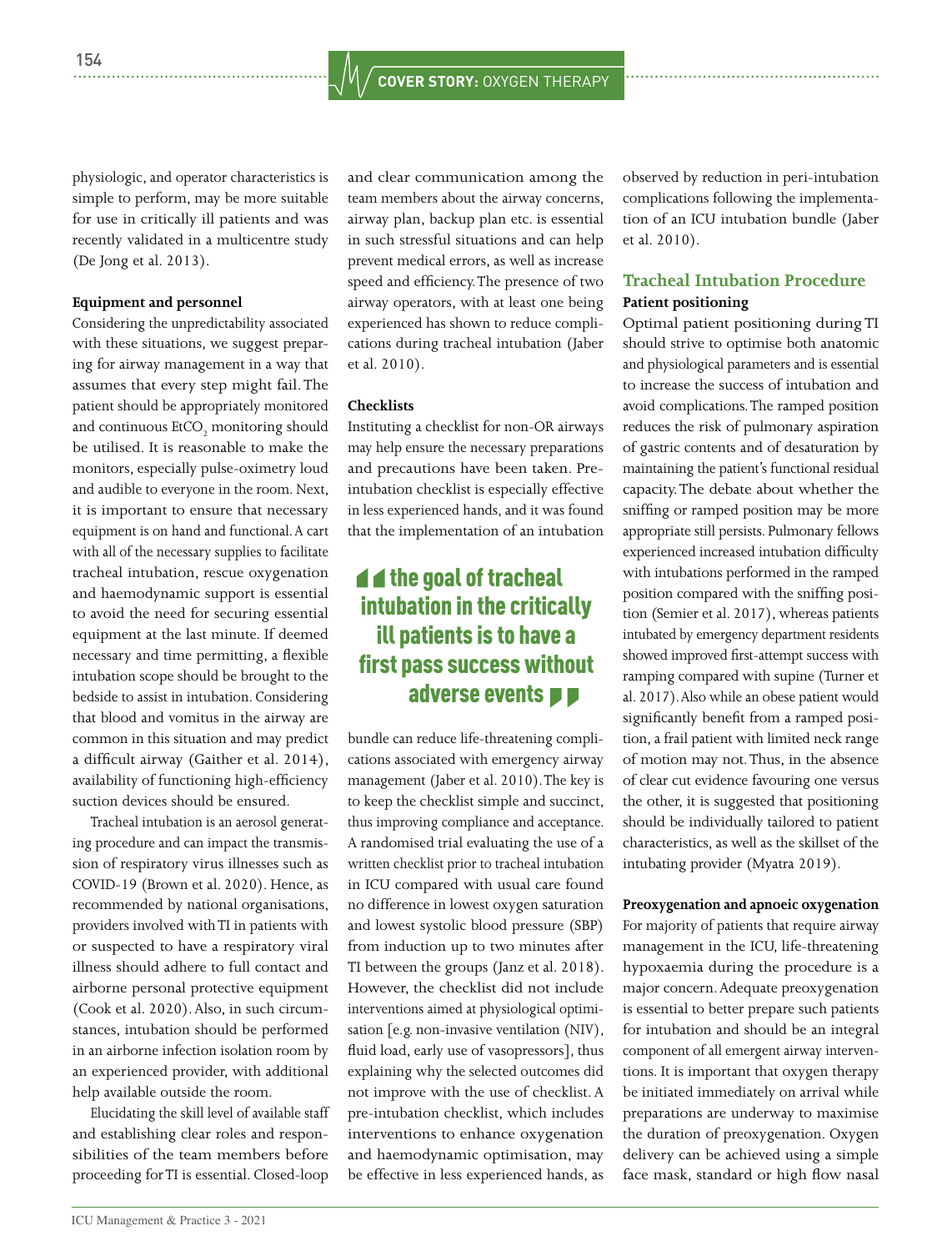oxygen (HFNO), NIV mask or a combination of these devices. NIV or HFNO should be considered over conventional oxygen therapy for preoxygenation for TI in critically ill patients (Bailard et al. 2006; Frat et al. 2019; Guitton et al. 2019). In patients with moderate to severe hypoxaemia, NIV may be superior to HFNO. Apnoeic oxygenation should be continued during attempts at TI and gentle mask ventilation should be considered during rapid sequence intubation (RSI) to prevent or treat hypoxaemia (De Jong et al. 2020b).

#### **Rapid sequence intubation**

Critically ill patients may have gastroparesis associated with critical illness or may not be fasted at the time of TI and hence, an RSI technique is often used in this setting. The main objective of the technique is to minimise the time interval between loss of protective airway reflexes and TI. Despite the technique's widespread use, there is still no agreement on how it should best be performed especially with regards to manual ventilation and application of cricoid pressure (CP) or Sellick's manoeuvre. Avoidance of manual ventilation before TI was traditionally recommended to avoid gastric insufflation, but recent evidence suggests that bag mask ventilation between induction and endotracheal tube placement may be well tolerated (Casey et al. 2019). In patients with physiologically difficult airway, mask ventilation may be lifesaving, and providers should balance the perceived risk of aspiration versus life threatening complications related to desaturation. The Sellick's manoeuvre has been shown to have a questionable benefit. While there is evidence that gastric insufflation can be prevented by this manoeuvre (Rice et al. 2009), there are concerns that application of CP can result in an increased risk of aspiration by decreasing the lower oesophageal sphincter tone (Tournadre et al. 1997) and may impair the laryngeal view and thereby delay intubation and increase the potential for aspiration (Haslam et al. 2005).

#### **Neuromuscular blockade versus maintenance of spontaneous ventilation**

Neuromuscular blockade can improve mask ventilation, improve intubating conditions, abolish upper airway muscle tone including laryngospasm, optimise chest wall compliance and overall improve the first-attempt success with tracheal intubation in the ICU (Mosier et al. 2015). Also, the avoidance of paralytics during TI in the ICU has been found to be associated with difficult facemask ventilation and severe oxygen desaturation (Heuer et al. 2012). As a result, the use of paralytics as part of TI is recommended in critically

#### **d** d adequate preoxygenation is essential to prepare for intubation and should be an integral component of all emergent airway interventions **PP**

ill patients by various national guidelines (Higgs et al. 2018; Quintard et al. 2019). However, apnoea after institution of muscle paralysis, may result in rapid desaturation, thus emphasising the importance of preoxygenation and apnoeic oxygenation. The fear of inability to mask ventilate after giving neuromuscular blockade is also one of the reasons providers are reluctant in using these agents.

#### **Device selection**

Intubation in critically ill patients is technically more challenging than elective intubation performed in the OR with worse glottic visualisation, increase in moderate or difficult intubation, lower first-attempt success, and a higher rate of complications (Taboada et al. 2018). Video laryngoscopy (VL) improves visualisation of the glottic opening; however, difficulty with navigating the endotracheal tube to

and beyond the larynx is a concern and requires training. A recent meta-analysis that included nine randomised controlled trials with over 2000 critically ill patients, found that the use of a video-laryngoscope (VL) did not improve first-pass success, even when evaluating the studies according to the experience of the operator (Cabrini et al. 2018). Thus, the routine use of a VL for tracheal intubation in ICU remains controversial, but it clearly improves glottic visualisation as compared with direct laryngoscopy making it an important tool for difficult airway management (Jaber et al. 2019). Future trials will better define the role of a VL in ICU. Nonetheless, a videolaryngoscope should always be available as a backup tool to rescue difficult intubation and/or unsuccessful first attempt at DL in all ICU TIs.

Supraglottic airways (SGAs) can be utilised for establishing an airway in critically ill patients and are usually used after failed intubation as a rescue device in these situations (Shavit et al. 2018). They are relatively easy to insert and provide some protection against aspiration. If successful oxygenation can be achieved with a SGA, then this can be maintained until expert help arrives. An SGA may be used as a primary airway device and an intubation conduit in situations where an anatomically difficult airway is predicted. The endotracheal tube introducer (Bougie) is also a useful tool when the epiglottis is visible but vocal cords cannot be seen with a significantly higher first attempt intubation success reported in emergency situations (Driver et al. 2018). Hence, a bougie may be used for TI in the ICU by providers who have experience with its use.

#### **Haemodynamic optimisation and pharmacologic management**

Hypotension or cardiovascular collapse is common during and following TI in critically ill patients. In fact, cardiovascular instability was observed in 42.6% of all patients undergoing emergency intubation